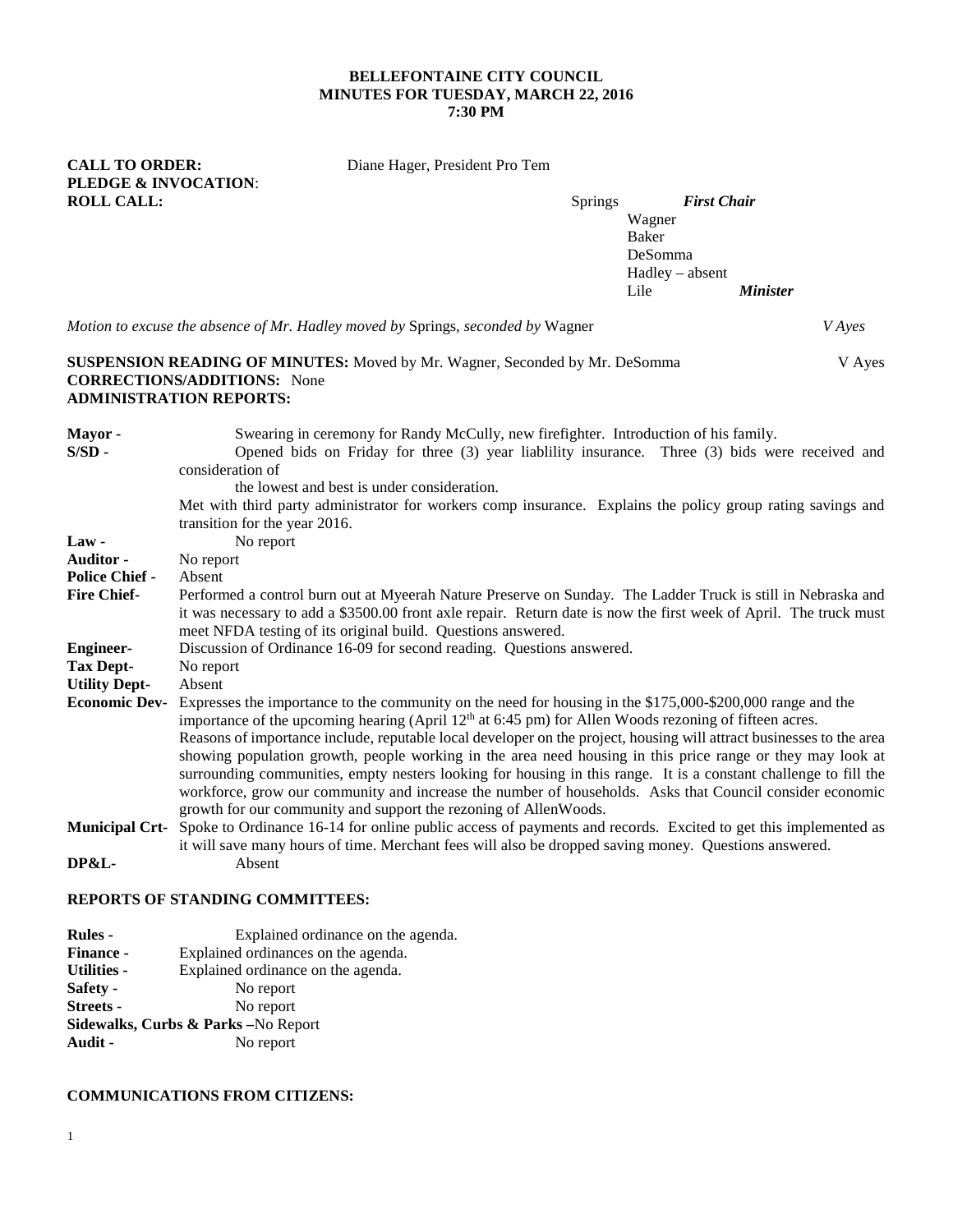#### **INTRODUCTION OF ORDINANCES:**

#### **1. ORDINANCES FOR 1ST READING**

16-13 A. AN ORDINANCE AUTHORIZING THE FIRE CHIEF AND/OR SERVICE/SAFETYDIRECTOR TO ENTER INTO AN AGREEMENT WITH OHIO HEALTH CORPORATION FOR AN EMS EDUCATION PROGRAM-FIELD TRAINING FOR A PERIOD OF TWO YEARS AND DECLARING AN EMERGENCY IN THE CITY OF BELLEFONTAINE. OHIO. OF BELLEFONTAINE, OHIO.

3RR - Moved by Baker, seconded by Lile V Ayes Passage - Adoption-

16-14 B. AN ORDINANCE AUTHORIZING THE SERVICE-SAFETY DIRECTOR AND/OR THE CLERK OF THE BELLEFONTAINE MUNICIPAL COURT TO ENTER INTO CONTRACT WITH INNOVATIVE FINANCIAL TECHNOLOGIES, LLC FOR CREDIT CARD PAYMENT PROCESSING SERVICES FOR

> BELLEFONTAINE MUNICIPAL COURT AND DECLARING AN EMERGENCY IN THE CITY OF BELLEFONTAINE, OHIO.

## **FINANCE**

3RR - Moved by Baker, seconded by DeSomma V Ayes Passage - Adoption-

06-15 C. AN ORDINANCE AUTHORIZING THE EXTENSION OF WATER UTILITY SERVICE OUTSIDE THE CORPORATION LINE OF THE CITY OF BELLEFONTAINE TO THE HI POINT FREE WILL BAPTIST CHURCH PROPERTY LOCATED AT 311 COUNTY ROAD 11, LAKE TOWNSHIP, LOGAN COUNTY, OHIO, AND DECLARING AN EMERGENCY IN THE CITY OF BELLEFONTAINE, OHIO. **UTILITIES**

3RR - Moved by Gildow, seconded by Erwin-Hutchins V Ayes Passage - Adoption -

## **2. ORDINANCES FOR 2ND READING**

16-09 A. AN ORDINANCE AMENDING SECTION 1169.04 OF THE CODIFIED ORDINANCES OF THE CITY OF BELLEFONTAINE, OHIO, ESTABLISHING ZONING OF FACTORY-BUILT HOUSING IN THE CITY OF BELLEFONTAINE AND DECLARING AN EMERGENCY IN THE CITY OF BELLEFONTAINE, OHIO. **RULES**

| 3RR -     | Moved by Lile, seconded by Wagner | V Ayes |
|-----------|-----------------------------------|--------|
| Passage – |                                   |        |
| Adoption- |                                   |        |

16-10 B. AN ORDINANCE AUTHORIZING THE SERVICE-SAFETY DIRECTOR AND/OR FIRE CHIEF TO ENTER INTO A CONTRACT WITH MEDPRO FOR AN AMBULANCE PATIENT TRANSPORT EQUIPMENT SERVICE AGREEMENT FOR THE CITY OF BELLEFONTAINE FIRE DEPARTMENT AND DECLARING AN EMERGENCY IN THE CITY OF BELLEFONTAINE, OHIO. **FINANCE**

| 3RR-      | Moved by Baker, seconded by Wagner | V Ayes |
|-----------|------------------------------------|--------|
| Passage-  |                                    |        |
| Adoption- |                                    |        |

16-11 C. AN ORDINANCE ESTABLISHING AND PROVIDING FOR COMPENSATION OF DEPARTMENT HEADS AND SUPERVISORY HOURLY POSITIONS FOR CERTAIN CITY EMPLOYEES AND DECLARING AN